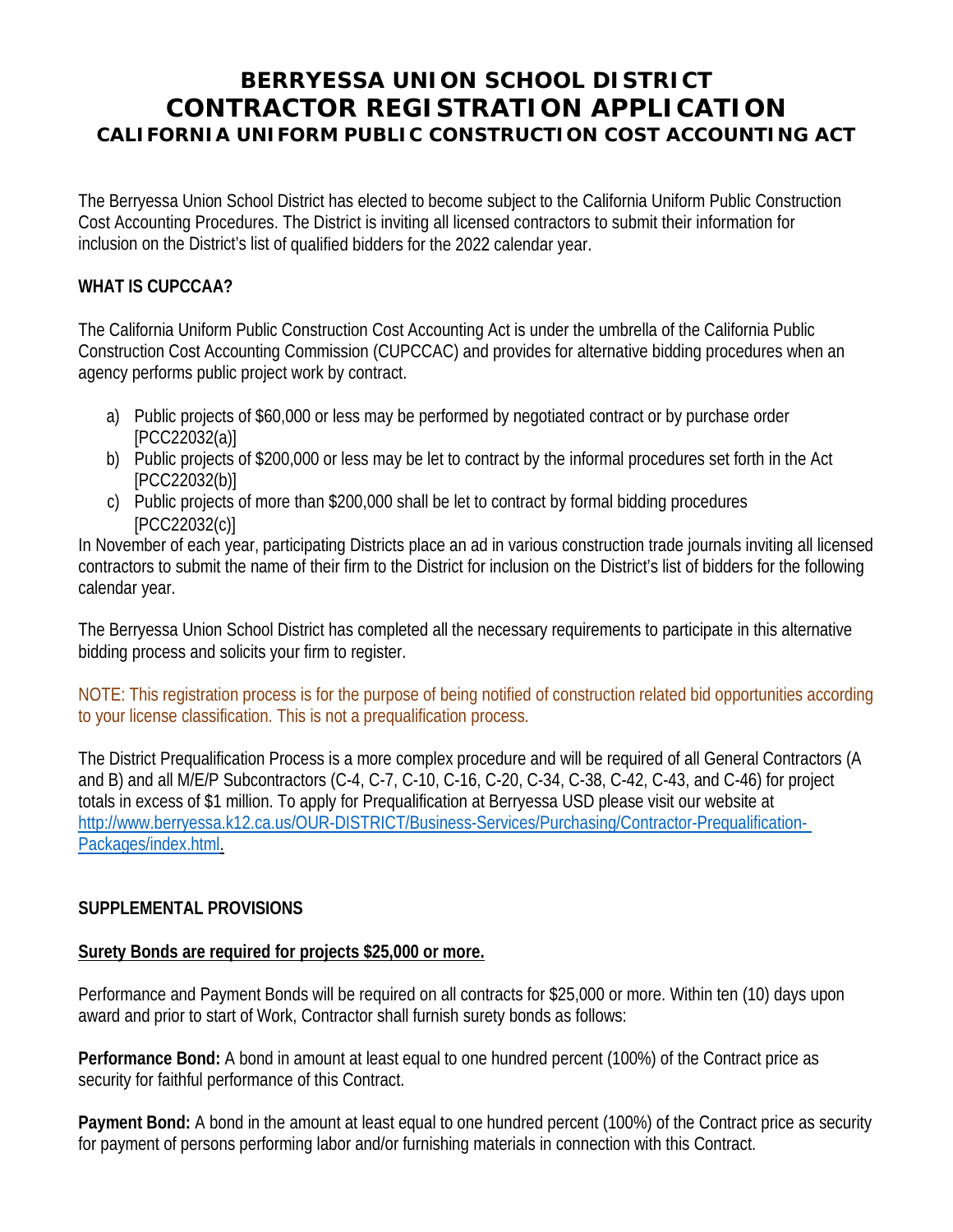Cost of Bonds shall be included in the Bid and Contract Price

All Sureties and Bonds shall be satisfactory to the District. Unless otherwise provided or approved by the District, all bonds shall be issued by a California admitted surety insurer pursuant to the Code of Civil Procedure, sections 995.010 et. seq.

### **Contract Forms**

The form of Agreement which the successful bidder will be required to execute, if awarded the project, pursuant to the California Uniform Public Contract Cost Accounting Act, shall be on the District's standard contract form, unless otherwise provided in the bid documents. The Agreement form (Contract) among other things includes matters required by State Law relative to public work contracts.

#### **Prevailing Wages**

In accordance with the provisions of Section 1771 of the Labor Code, all public works contracts in excess of \$1,000 shall be subject to prevailing wages. Projects are subject to labor compliance monitoring and enforcement by the Department of Industrial Relations pursuant to Labor Code Section 1771 and subject to the requirements of Title 8 of the California Code of Regulations. Contractors and Subcontractors will furnish electronic certified payroll records directly to the Labor Commissioner weekly or within ten (10) days of any request by the District or Labor Commissioner. The successful bidder shall comply with all requirements of Division 2, Part 7, Chapter 1, of the Labor Code. Current prevailing wage rates and pertinent information can be obtained from the following link: [www.dir.ca.gov.](http://www.dir.ca.gov/)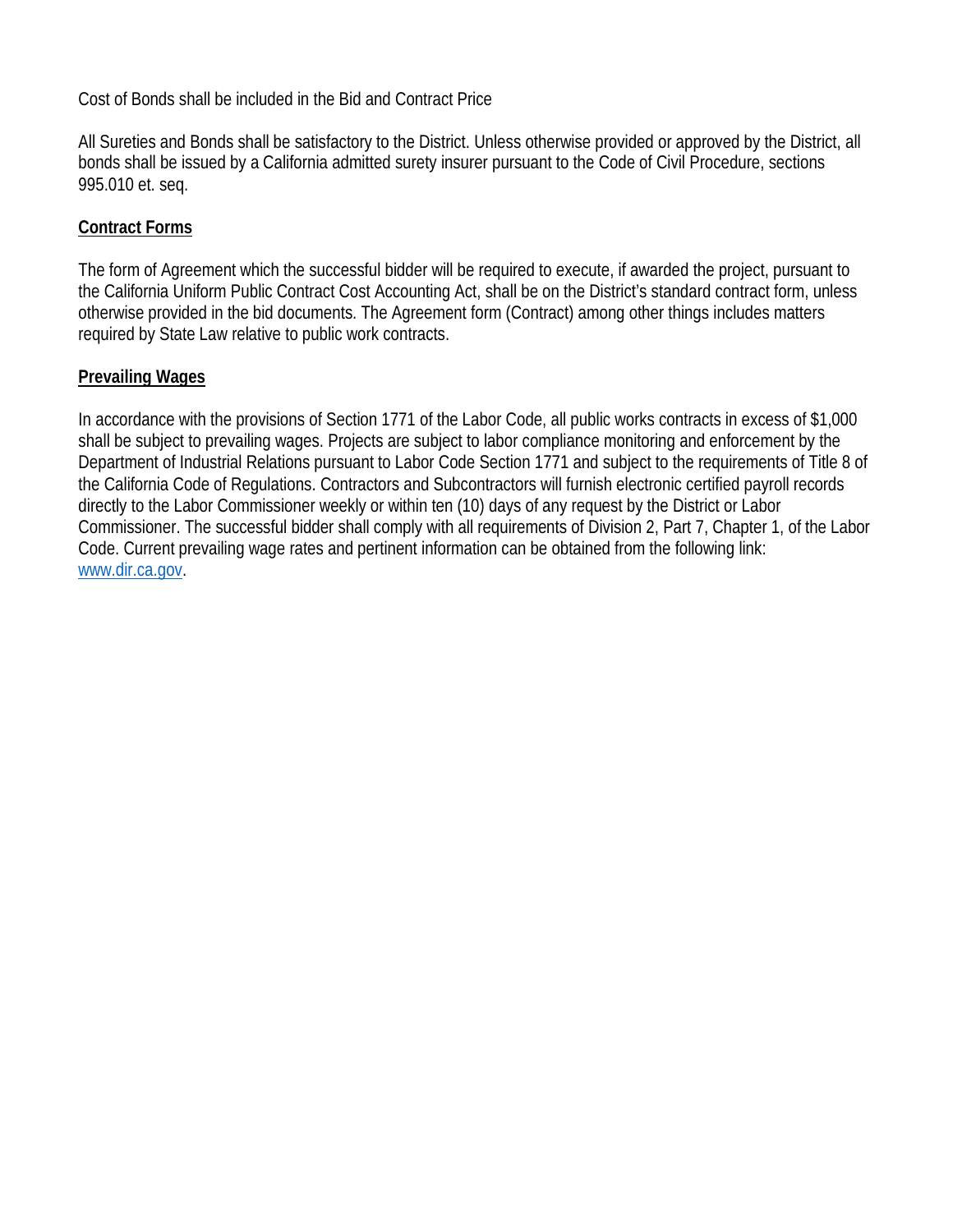## **BERRYESSA UNION SCHOOL DISTRICT CONTRACTOR REGISTRATION APPLICATION CALIFORNIA UNIFORM PUBLIC CONSTRUCTION COST ACCOUNTING ACT**

The Berryessa Union School District has elected to become subject to the California Uniform Public Construction Cost Accounting Procedures. The District is inviting all licensed contractors to submit their information for inclusion on the District's list of qualified bidders for the 2022 calendar year.

Vendors are advised to periodically check the District website for project information and bid opportunities.

| <b>COMPANY NAME</b>                               |  |
|---------------------------------------------------|--|
| <b>STREET ADDRESS</b>                             |  |
| <b>CITY STATE ZIP</b>                             |  |
| <b>TELEPHONE NUMBER</b>                           |  |
| <b>FAX NUMBER</b>                                 |  |
| <b>CONTACT NAME</b>                               |  |
| <b>CONTACT EMAIL</b>                              |  |
| <b>LICENSE NUMBER</b>                             |  |
| <b>LICENSE CLASSIFICATION(S)</b>                  |  |
| <b>TYPE OF WORK LICENSED</b><br><b>TO PERFORM</b> |  |
| DIR REGISTRATION NUMBER                           |  |

I certify that the information listed above is correct to the best of my knowledge

Signature Date

Return the completed form to:

Berryessa Union School District Attn: Bonny S Gregorius, Purchasing Manager 1376 Piedmont Rd. San Jose, CA 95132 Fax: 408-926-8329 Email: [bgregorius@busd.net](mailto:bgregorius@busd.net)